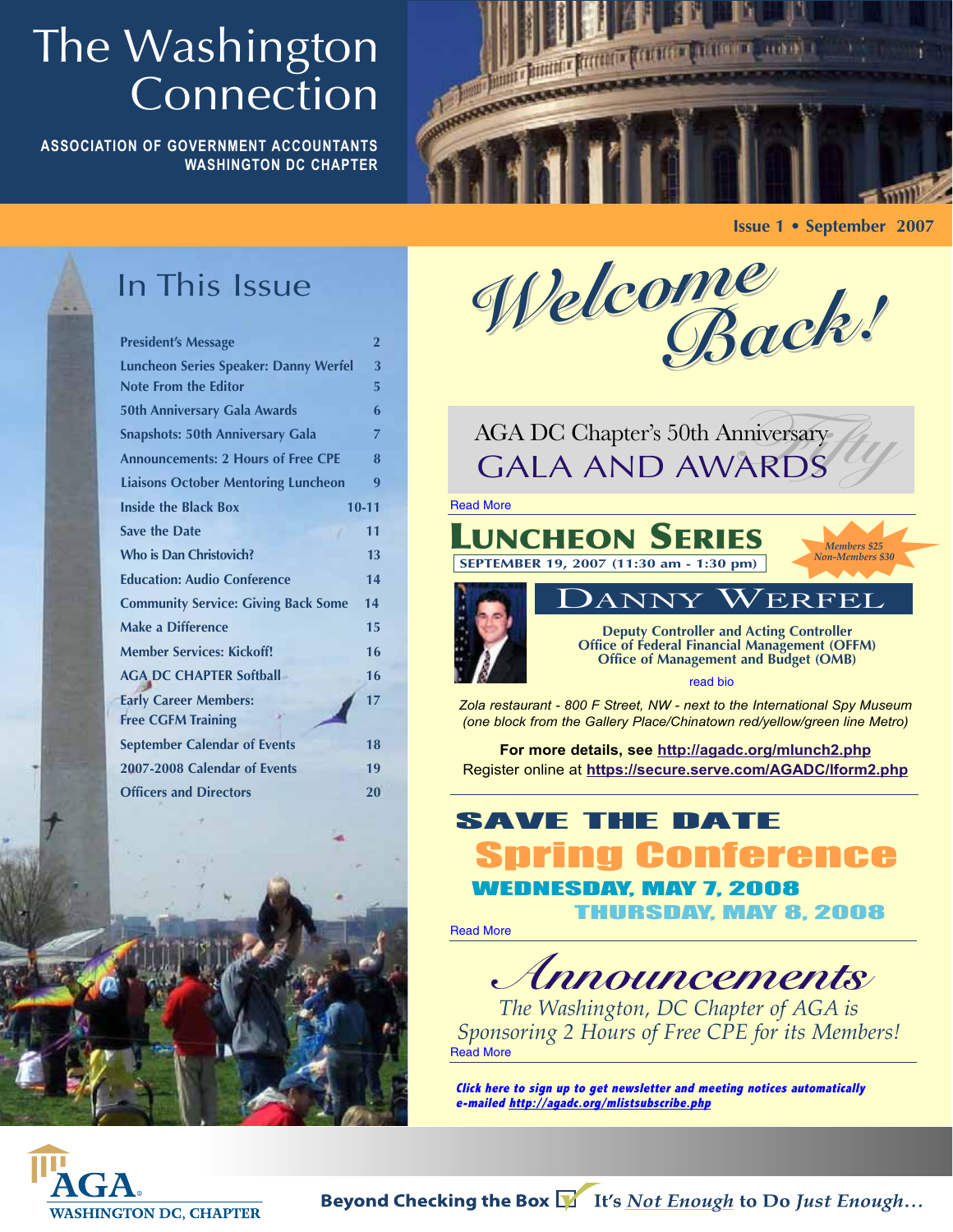## **President's Message**

by Dan Christovich, President

#### *Here we go!*

Let me say that is my honor and privilege to serve as your Chapter President. We are going to have an exciting and valuable year of knowledge-sharing



events and I encourage each of you take advantage of these events as much as possible. The 2007-2008 Program Year officially begins on Wednesday, September 5th. and I invite you all to come join me and toast the occasion at Zaytinas for our second annual Kick-Off Happy Hour.

As one of my principle goals for the AGA Washington DC Chapter, I want our group to be known as the "home base" for financial management in the DC area. And with the continued support of our corporate sponsors, this year's Chapter Executive Committee (CEC) will prepare another first class program of events and activities that will enrich you month after month.

It is my hope that each of you come and participate in our meetings, education events, networking and professional activities, and social and charitable activities. These learning opportunities are thoughtfully designed by and for our chapter members to help deepen our practical knowledge of government accounting while sharing our own personal experience. Networking is the life blood of our chapter, promoting rich internal dialogue while reaching out to other accounting professionals in the field. As a goal, I would like to see you share these experiences by adopting the "buddy system." Throughout the year each member must make the effort to bring at least one non-member to every attended event.

AGA offers so many opportunities and resources, and our DC chapter is no exception. To access this storehouse of information or to see what is new, please visit our chapter website at www.agadc.org and the AGA National website at www.agacgfm..org -it could change your whole professional perspective.

The old adage is true: to those who are given much, much will be asked. Our organization receives so much. The talent and diversity of our members, the generosity and selflessness of our sponsors, our impassioned speakers and supporters, the dedication and guidance of our chapter volunteers and our inspired leaders at the chapter and national level give us a significant amount of time and energy. It's up to us to share these experiences and apply the lessons we learn to our organizations and the government agencies we proudly represent. Ultimately, we need to be about the business of Advancing Government Accountability.

Please contact me any time you have thoughts, suggestions or questions. Remember, the Chapter can only improve if we communicate our ideas for improvement. So with that said, let's get going and make this year memorable and fun.

Sincerely,

Dan Christovich

**Dan Christovich, CGFM**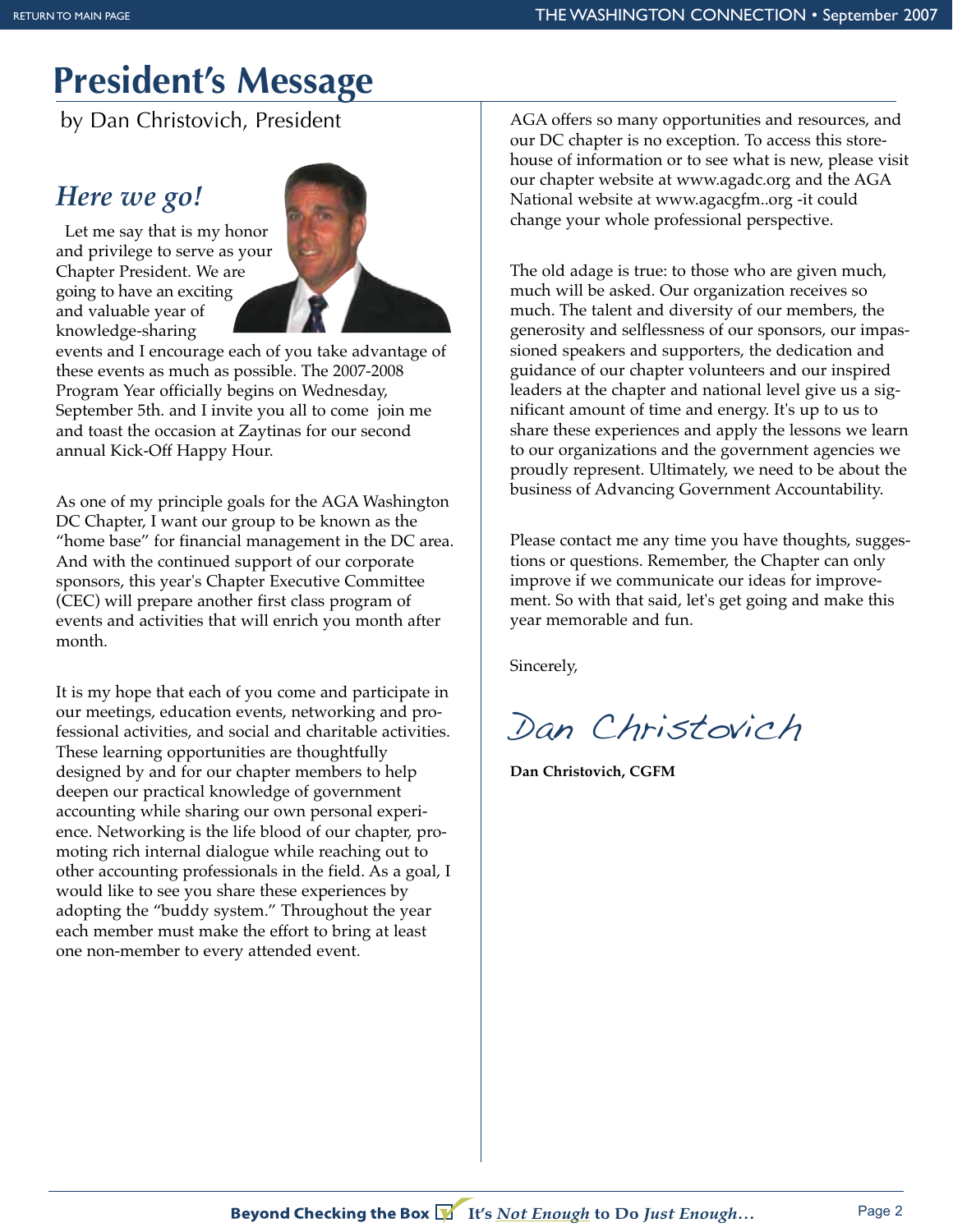## **Luncheon Series Speaker: Danny Werfel**



Danny Werfel is the Deputy Controller and currently serving as the Acting Controller of the Office of Federal Financial Management (OFFM) within the Office of Management and Budget (OMB). He is responsible for coordinating OMB's

efforts to initiate government-wide improvements in all areas of financial management. Mr. Werfel plays a leadership role in coordinating OMB review of agency efforts under the Financial Performance, Real Property, and Improper Payments initiatives of the President's Management Agenda. Mr. Werfel is also responsible for coordinating the development of government-wide policy on financial accounting standards, grants management, and financial systems.

Prior to his current position, Mr. Werfel served as the Chief of the Financial Integrity and Analysis Branch within OMB, as a budget examiner in OMB's

Education Branch, and as a policy analyst in OMB's Office of Information and Regulatory Affairs. Mr. Werfel also served as a Trial Attorney in the Department of Justice's Civil Rights Division.

Mr. Werfel is a recipient of both national and local awards from the Association of Government Accountants for his contributions to Federal financial management. Mr. Werfel also serves as a member of the Federal Accounting Standards Advisory Board.

Mr. Werfel holds a Masters Degree in Public Policy from Duke University, a Juris Doctor from the University of North Carolina at Chapel Hill, and a Bachelors Degree in Industrial and Labor Relations from Cornell University.

#### **Luncheon Series Topic:**

Danny Werfel, Acting Controller for the US Office of Management and Budget (OMB), will share his thoughts on Smarter Accountability.

#### **Financial reporting in the Federal government has three central objectives:**

- facilitating improvements that ensure strong internal controls and sound accounting practices
- providing transparency into government finances
- documenting Federal leaders' financial information to help manage day-to-day and longer term activities

*OMB is working with the CFO Council and the President's Council on Integrity and Efficiency to pose questions about the extent to which these objectives are being met today and what, if any, reforms should be considered. Danny will share his progress report on these efforts, giving you the opportunity to weigh in on the questions OMB is considering. This session is sure to challenge each attendee and encourage dialogue as Danny takes a forward looking approach to financial reporting performed in today's environment.*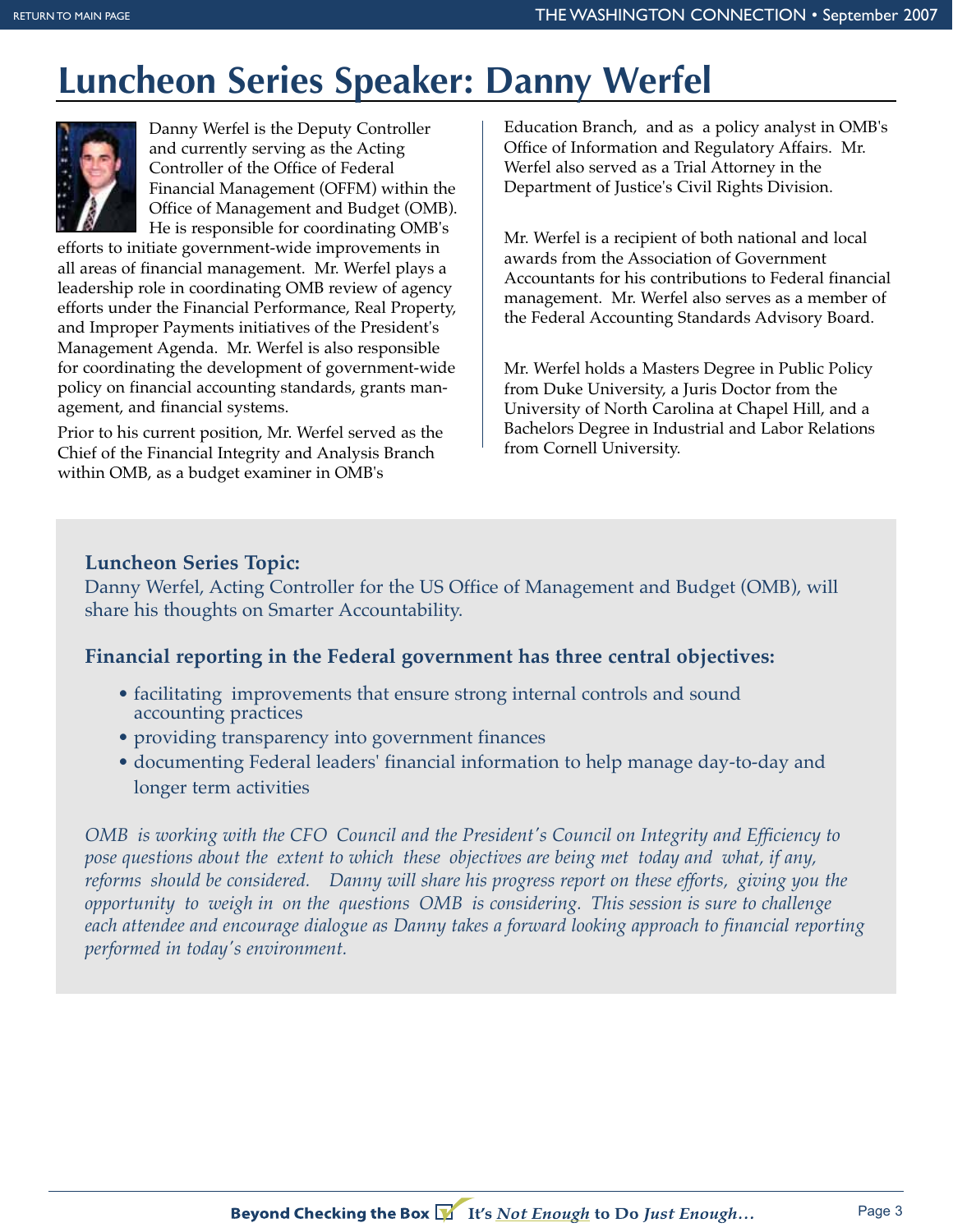



## savantage solutions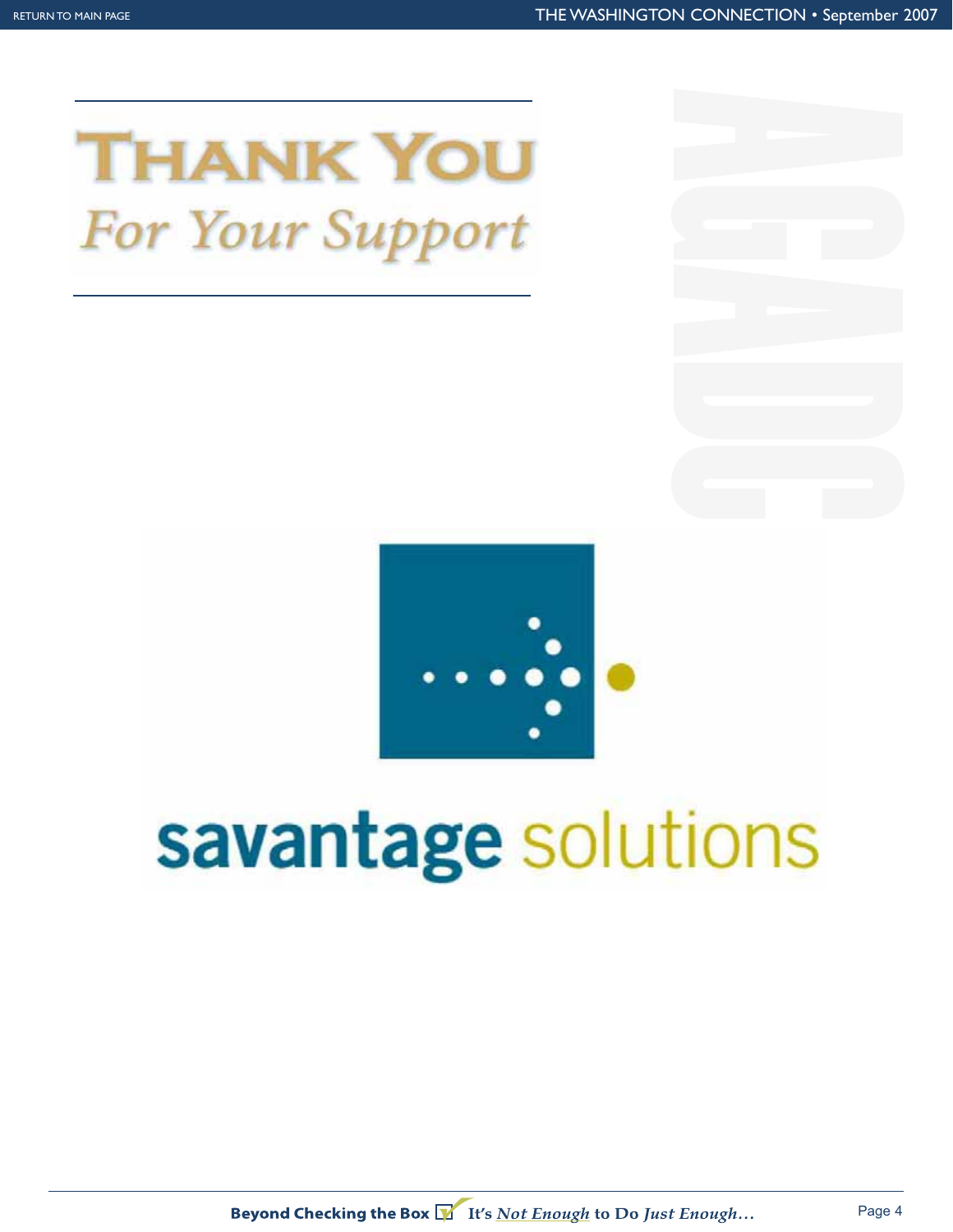## **Note From the Editor:**



First off, let me say thank you for all those who submitted articles-there is a lot of knowledge in this group that I am fortunate enough to review and publish. Our team took a lot of time to produce a high quality newsletter notifying AGA DC members of Chapter

and National events, services, and the people supporting this professional organization. And, if you are not already a member, we encourage you to join AGA DC Chapter and enjoy the many benefits it offers, in particular the high quality luncheon series, learning opportunities, and conferences.

This year we decided to install a "Letters to the Editor" page in The Washington Connection, allowing members of the AGA DC Chapter to voice their opinions on any matters of concern to AGA DC Chapter. As a rule, we will only publish signed letters and reserve the right to crop submissions for the sake of space. Before submitting a letter/comment to the editor, please consider the following:

- relate your issue to a recent chapter event or article
- keep submissions short and concise
- state your main point at the beginning
- if applicable, please include the article title and author you are addressing
- send articles to Emily.asmus@gt.com with "Letter to the Editor" in the subject line

As a general rule, if you have something to say, say it! We also encourage you to submit your suggestions, comments, or questions about the AGA DC Newsletter. We have made some significant changes to the layout and would love to know what you think. After all, this is your newsletter, the strength of this page and general publication depends on your comments.

*"But words are things, and a small drop of ink, Falling, like dew, upon a thought produces That which makes thousands, perhaps millions think."* 

Lord George Gordon BYRON *English poet (1788-1824)*

Thank you for your words,

Emily Asmus

**Emily Asmus** AGA DC Chapter Newsletter Editor

### *Newsletter Team*

Emily Asmus, Editor

Leon Fleisher, Assistant Editor

Erwin Solbach, Graphics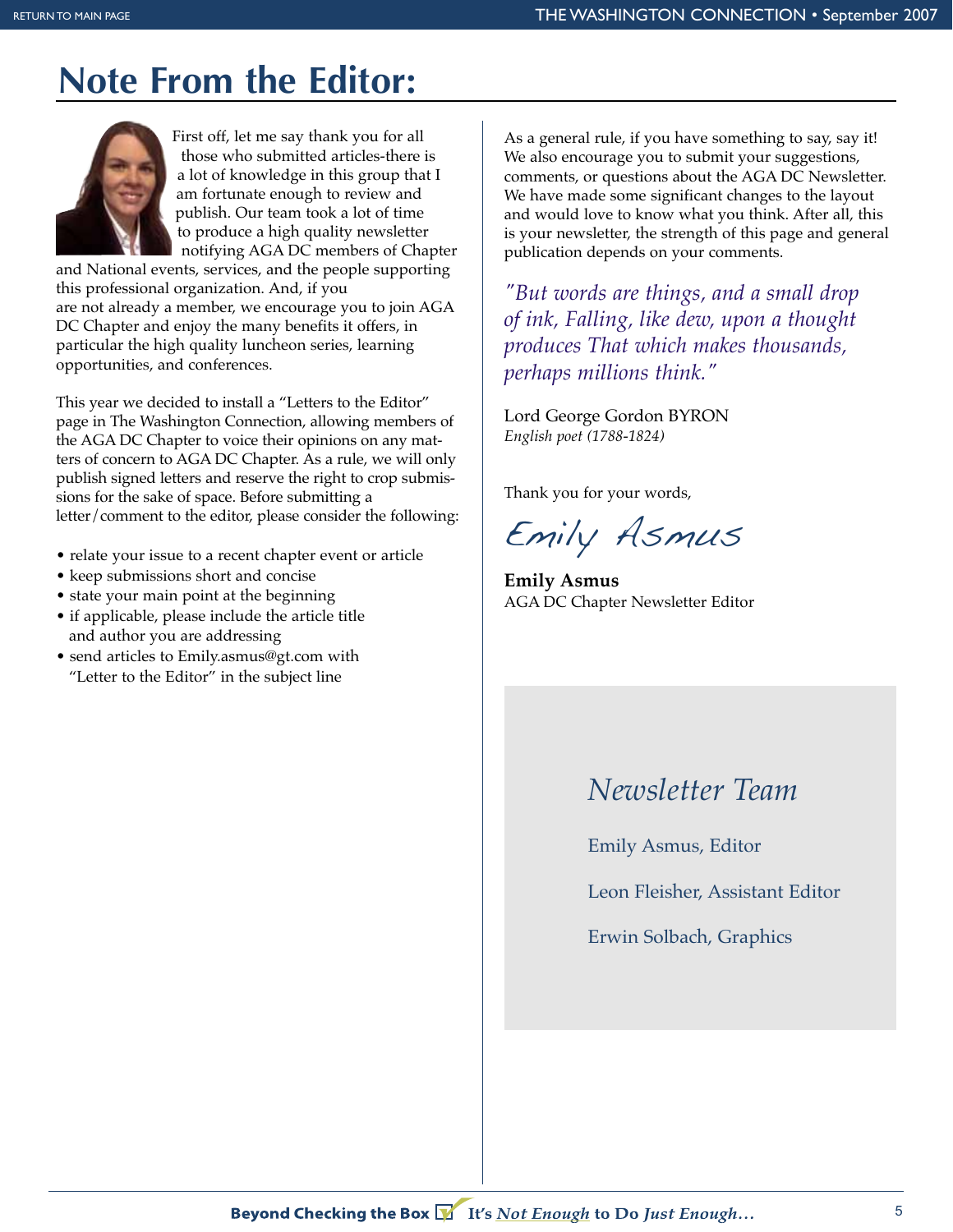

## **Gala and Awards**

Last June the AGA DC Chapter hosted its 50th Anniversary Awards Gala at the Grand Hyatt Hotel in Washington, DC. The event recognized members for all of their hard work and dedication to the AGA DC Chapter, while celebrating the success and looking to the future of the AGA DC Chapter. Our own Richard "Gus" Gustafson received the Frank Greathouse Award, while non-member awards were given to: Mark Everson (Distinguished Federal Leadership Award); The Honorable Todd Platts (Distinguished Federal Leadership Award). Championed by the dedicated AGA DC Chapter President, R. Scott Bell, recipient of the Emerging Leader Award, this year's ceremony recognized a record high for chapter membership. With over 40 awards, recognition for multiple-year members, it was a truly special evening with fun, food, laughs, and music.



Beyond Checking the Box  $\sum$  It's Not Enough to Do Just Enough...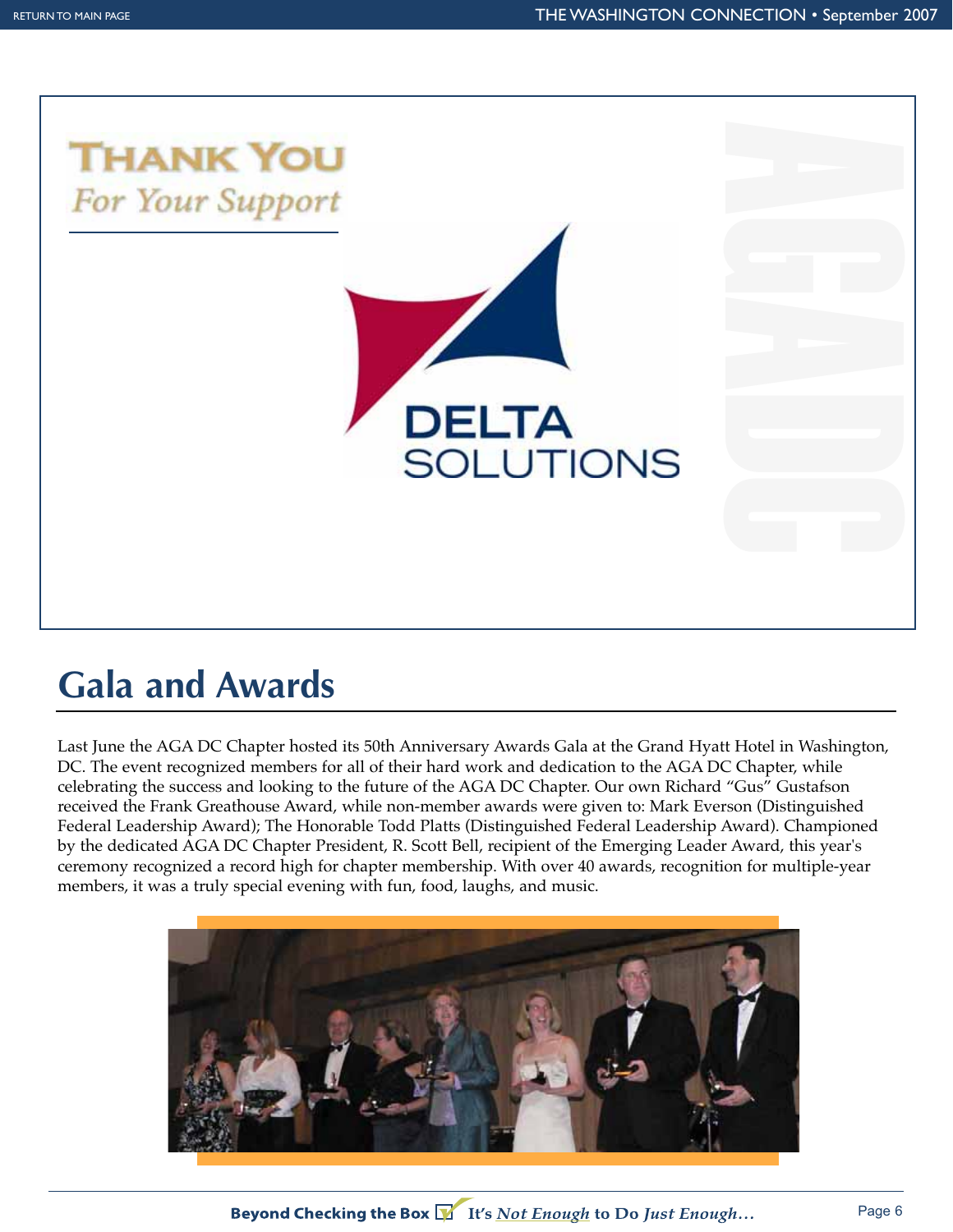# Snapshots











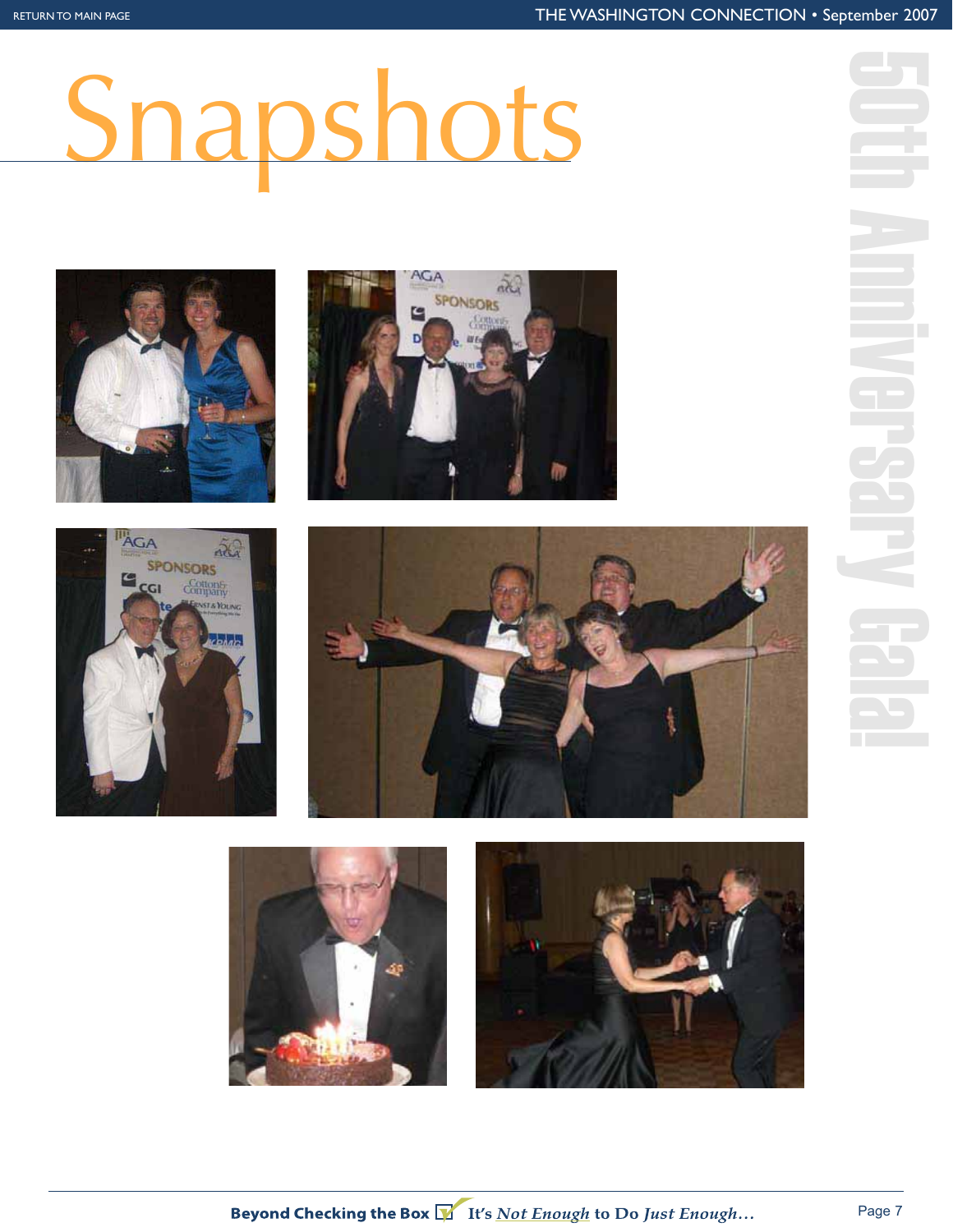### **Announcements**

#### The Washington, DC Chapter of AGA is Sponsoring 2 Hours of Free CPE for its Members!

The Chapter will participate in an audio conference, hosted by AGA National, on Thursday, September 20 from 2 to 3:50 p.m. entitled, "Making the Transition to Management: What it Takes to Succeed."

The audio conference will be held at 810 Vermont Ave., NW, Washington, DC 20420. Space is limited, so please contact Loan Nguyen at lnguyen@lmi.org or 703-917-7037 to register. (A confirmation will be emailed to each registered participant.)

Please join us for two hours of lively discussion about this important and timely topic. In addition to the speaker's commentary, there will be approximately 20 minutes for  $Q \& A$  so that the participants can ask the speaker questions and share their own experiences.

*Date:* Thursday, September 20, 2007

*Time:* 2:00 - 3:50 p.m. Eastern Daylight Time

*Location:* 810 Vermont Ave., NW, Washington DC 20420

*Learning Objectives:* To obtain an understanding of how to transition from being an individual contributor to leader.

*Prerequisite:* Familiarity with leadership concepts

*Advance Prep:* None required

*CPE:* Two credits

*Field of Study:* Personal Development

**THANK YOU** For Your Support

## Grant Thornton  $\bar{x}$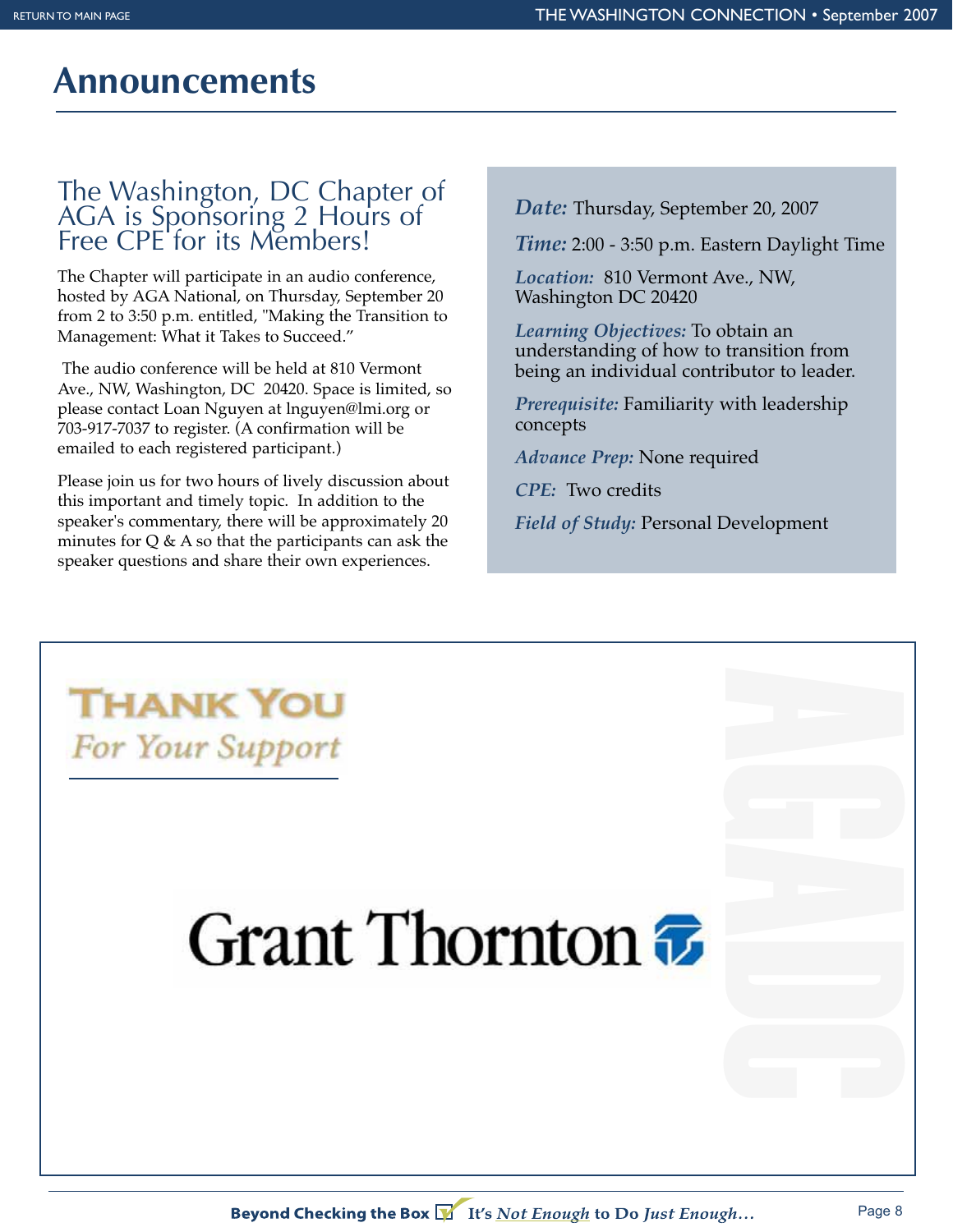

## **KEARNEY&** COMPANY

**Certified Public Accountants** and Consultants



est time for the biannual AGA D.C. Liaisons Luncheon. Last spring over 30 liaisons attended the It is almost time for the biannual AGA D.C. Liaisons Luncheon. Last spring over 30 liaisons attended the Membership Team's lunch and learn session to learn about AGA DC's professional development opportunities, networking events, mentoring possibilities, and chapter recruiting. For the October Luncheon the Membership team is adding another element, introducing mentors to members at all career levels. Look for luncheon details on the AGA DC website and in the October issue of the Washington Connection.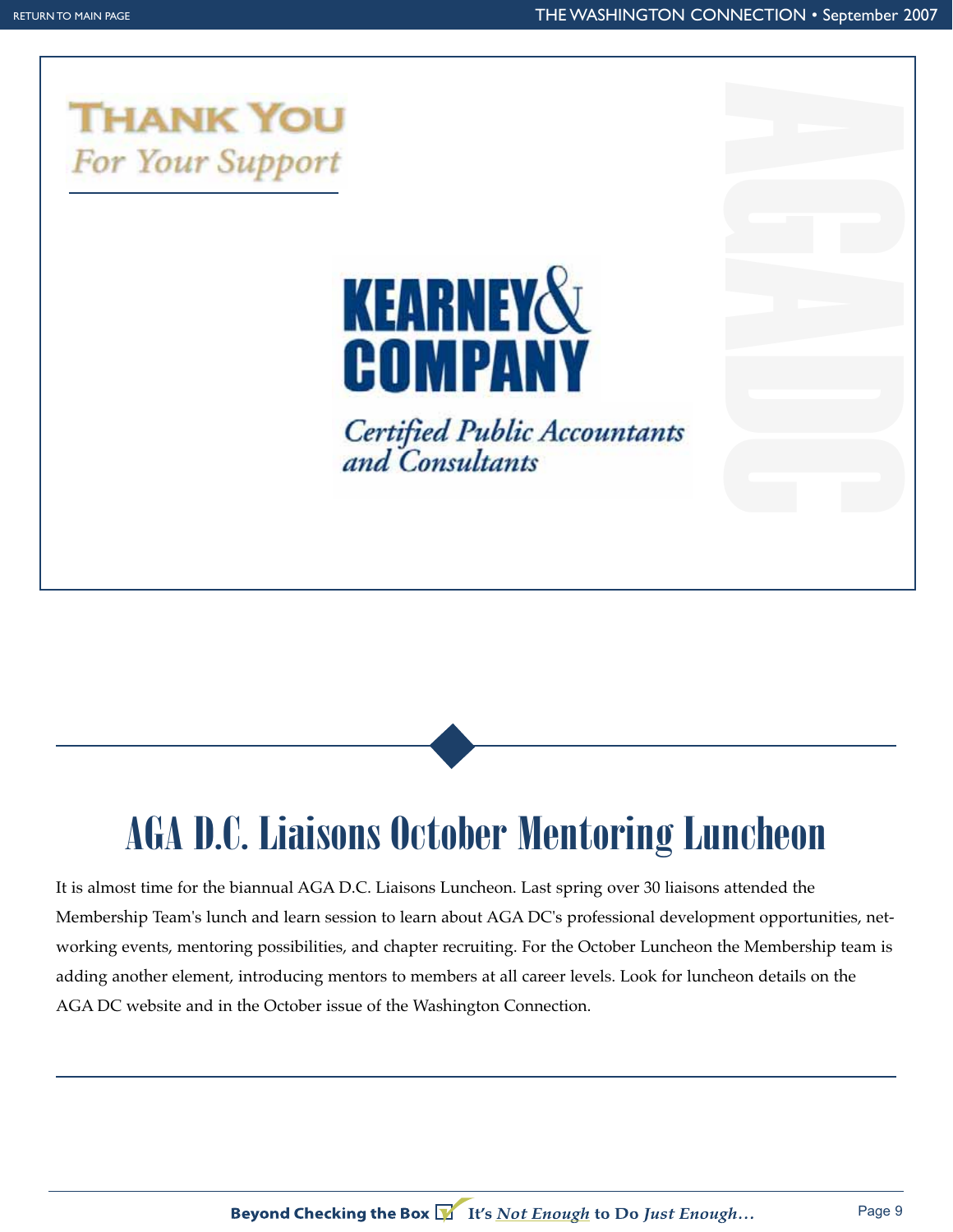## **Inside the Black Box**

by Simcha Kuritzky, CGFM CPA





#### **The Law of Large Numbers and the Law of Small Numbers**

More than a decade ago, the federal accounting community struggled to pro-

duce accurate and timely financial statements. Now that we've done that with reasonable success for some time, the emphasis has switched to making statements more meaningful for the general public. To successfully create these statements we can turn to history.

#### *From the Law of Large Numbers*

Probability and statistical analysis began in the Renaissance with the roll of dice. While rolling a "fair"die, mathematicians determined they could not predict what number would be rolled with absolute certainty-they didn't know when the number would come up "6." However, through trial and error they found that it was possible to determine in a rather accurately (in a small range of numbers) how often a die rolled a hundred times would come up with the same number, like "6."

This historical account is the essence of the Law of Large Numbers and the basis for the science of statistics: as populations grow in size, they become more predictable.

As accountants, we do not typically use statistics, but if used correctly it is invaluable, especially when auditing statements. While we like to base accounting entries on objective facts, a strong preference for historical cost as a basis of valuation, sometimes we have no choice but to use subjective measures. For example, we calculate an allowance for doubtful accounts as a percentage of outstanding debts owed us by others. The percentage may be set on a number of factors, such as age of the debt or financial strength of the debtor (if known); however, it is only an estimate. If we knew for a fact which debts would be bad, we never would have granted credit in the first place. While it may be very difficult to tell which of our

debtors may default, we can come up with reasonably good numbers showing how many debtors within a cohort will default. Financial statements must include estimates based on the Law of Large Numbers.

#### *To the Law of Small Numbers*

The name "Law of Small Numbers" is actually a parody\*; it is more properly known as verisimilitude. The more details we know about a subject, the more real it seems to us. If I say "I saw a cat on my way to work", that doesn't create much of picture. However, if I say "On my way to work I passed a large red tabby, who scurried up an elm tree as I approached," then the reader has a more vivid picture of what happened, and it seems more realistic than the first description. The added details gives the account more credibility-uniqueness tends to give significance. This is an example of the "Law of Small Numbers,", as you add more details the probability of the event becomes less likely. As in the cat example, there are fewer large red tabbies in the world then total number of cats, not all of them will run away from a stranger, fewer of those will climb a tree to run away, and of the types of trees, only a handful will choose elms as their escape route. As this example shows, each detail makes the event less probable from a statistical standpoint, but more real in our minds.

#### *Final Thoughts*

The law of small number is useful because it provides one of the keys to making a narrative meaningful: readers will connect more strongly when there is more detail. To put it into the context of our work, lets imagine an agency needs to describe the success of a program by listing statistics of how many people were served, and counting the number of individuals interested in the program. By applying the law of small numbers the agency could pick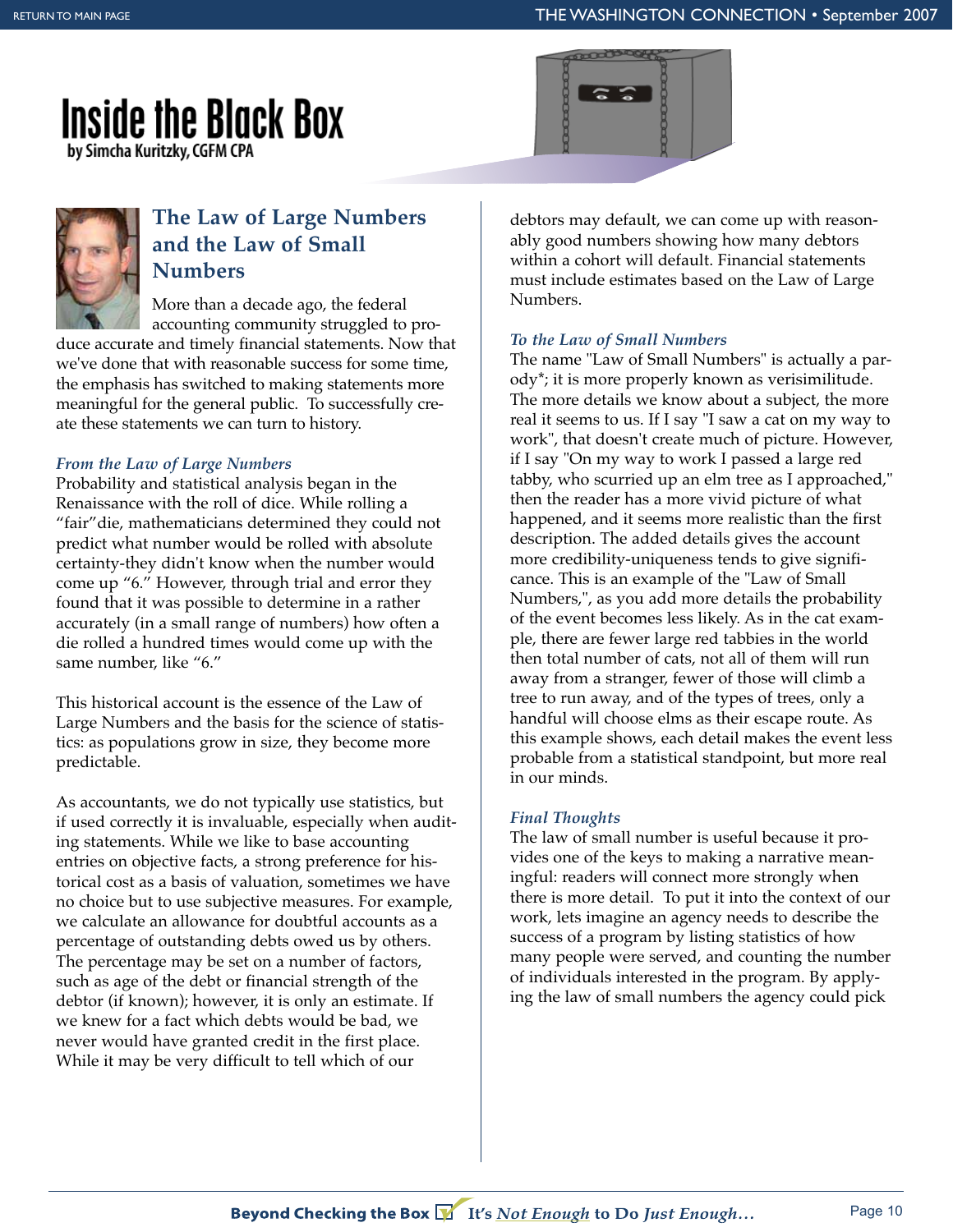a small number of representatives and describing in vivid detail what the program did for the individuals. *\*Note:* This is not to be confused with another Law of Small Numbers that says that just because certain characteristics are found for a small sample doesn't mean that those characteristics will be universally true, or even the majority case when looking at a large sample.

Comments and critiques, as well as specific questions or suggestions for future topics, are always welcome. Send them to Simcha.Kuritzky@CGIFederal.com, and not to the AGA.

#### *Simcha Kuritzky, CGFM CPA*

This column is provided as part of a free exchange of ideas in federal accounting, and is not reviewed substantively before publication.

## Spring Conference SAVE THE DATE

The Association of Government Accountants Washington, DC Chapter will be hosting its annual spring conference on May 7 and 8, 2008. This 2-day conference will address emerging issues related to federal financial management and systems.

- **Dates:** Wednesday, May 7 and Thursday, May 8, 2008
- **Time:** 8:00 AM 4:30 PM

*Location:* Ronald Reagan Building

**Continuing Education:** 15 CPE

**For more information:** visit www.agadc.org.

### **Connections at your**



**Fingertips…**

AGA Membership Information AGA Membership Application CGFM Program Information CGFM Program Application AGA National Home Page AGA-DC Home Page (Washington DC) AGA-Northern Virginia Home Page (Virginia) AGA-Montgomery/PG Home Page (Maryland) MACPA Home Page (Maryland) VSCPA Home Page (Virginia) GWSCPA Home Page (DC) AICPA Home Page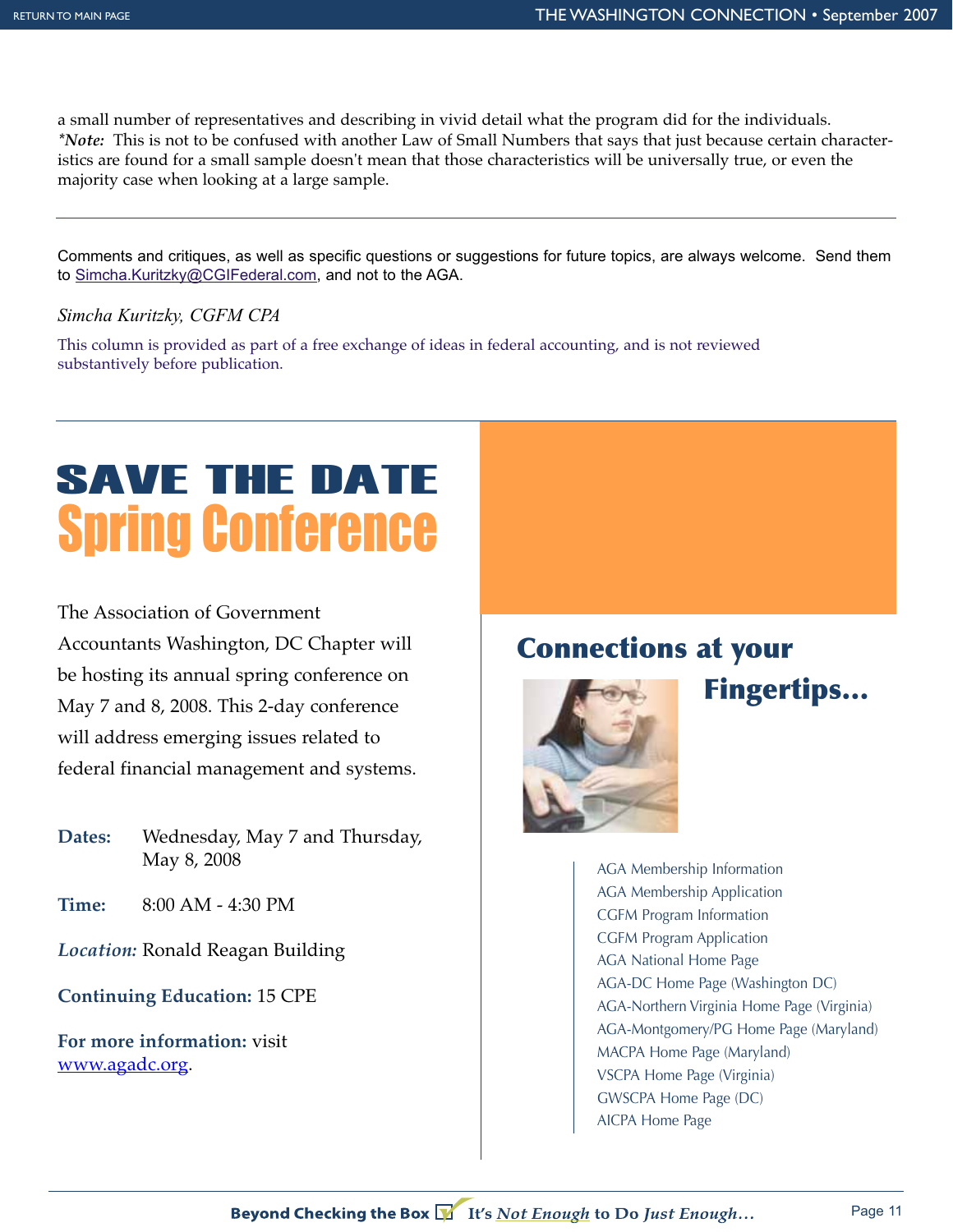## *Connect to the World of Government*

#### **Join AGA**

Connect to the World of Government Accountability minimumanin

AGA serves government accountability professionals by providing quality education, fostering professional development and certification, and supporting standards and research to advance government accountability.

Click on the link below to view a short AGA video: http://www.agacgfm .org/downloads/agaweb.wmv

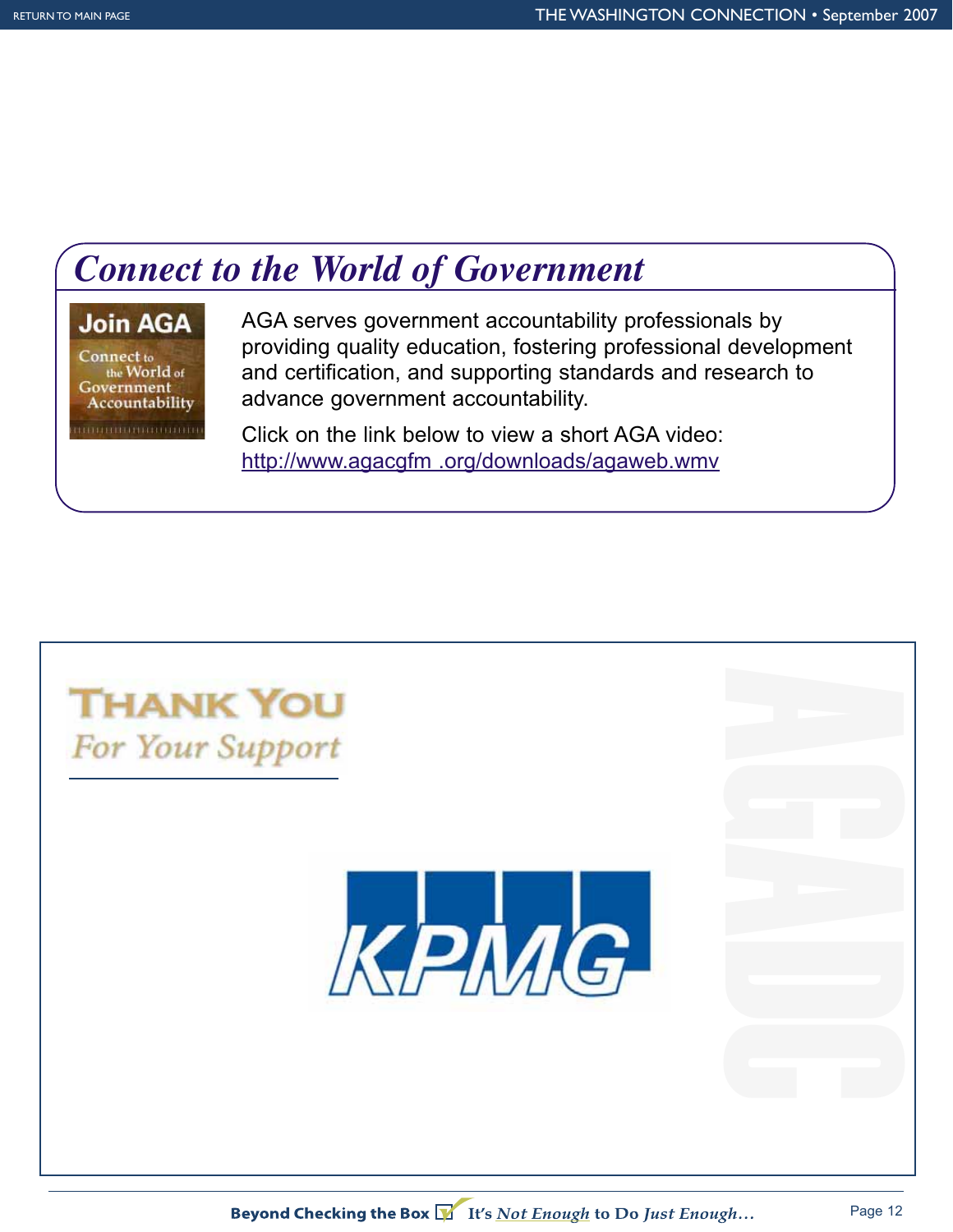## **Who is Dan Christovich?**

#### **Name:**

Commander Dan Christovich



Commander Christovich is the Chief of Program, Budget & Execution Division for the Office of Command, Control, Communications, Computers and Information Technology (C4IT)... Translation: He is the Comptroller for the Coast Guard Chief Information Officer.

Prior to working for the CIO, he worked for the Coast Guard Chief Financial Officer in the Office of Policy and in the Office of Financial Systems. Before that he served aboard various Coast Guard cutters and on a Coast Guard Law Enforcement Detachment.

He is a graduate of the United States Coast Guard Academy and has an MBA from George Mason University.

#### *How long have you been a member of AGA?*

I joined AGA in 2001. I was introduced to AGA when I was working on a detail at JFMIP.

#### *What has been your most rewarding achievement in your career?*

As a Coast Guard Officer I've had numerous rewarding operational assignments, including participation in the first Gulf War and providing hurricane relief in the Virgin Islands. It would be really hard to pick just one highlight from that part of my career. Since 1999 I've worked in financial management for the Coast Guard, and perhaps the most rewarding achievement in this area would be successfully transitioning the Coast Guard into the Department of Homeland Security and assisting in setting up the Coast Guard core accounting system. Federal budgeting and budget execution is so challenging…I think we are all just happy not to end up on the bad side of a story in the Washington Post.

#### *How has AGA helped you with your career?*

AGA has provided me with what I consider a complete set of tools to be successful in financial management endeavors. Education, networking, certification, publications, and other activities that I have participated in through AGA have really helped me understand and solve challenges facing the Coast Guard.

#### *What advice do you have for someone thinking about joining AGA?*

You don't have to dig too deep to realize that it's really an easy decision for financial management professionals who are inclined to be innovative and collaborative. Joining AGA and becoming an active participant in Chapter and National activities is just like using a total immersion program to learn a foreign language. You will enhance your knowledge, skills and abilities across the entire spectrum of our very complex and changing world of work. And equally important, you will meet some fantastic people and have a whole lot of fun!

#### *What is the best thing about working in government service?*

The best thing about government service is the wide range of opportunities that are available to people who are willing to work hard.

#### *What has been the biggest obstacle in getting where you are today?*

There have been some obstacles, of course, but I've found that by focusing on the desired outcomes and just doing what needs to be done, anything can be overcome. Obstacles are part of the challenge to succeed and once you get past them, I take whatever lesson I've learned and leave the obstacle in the past.

#### *What is your favorite hobby or outside activity?*

I like to be active and I like to play outside and that usually includes the beach, golf, volleyball, soccer…mostly anything. I also recently started surfing again after laying off for about 10 years. I really enjoy reading too. But family is number 1 for me, so anytime I can mix an outdoor activity with a family activity I'm pretty satisfied.

#### *What is your favorite flavor of ice cream?*

I like rainbow sherbet or vanilla with toppings. For a real treat I'll take coconut gelato.

#### *Anything else you would like to highlight?*

There is no question that we live in difficult times, but I think as long as we remain optimistic and hopeful, and stick to our values like working hard and abiding the Golden Rule, these days will give way to even better days ahead.

#### *What is your favorite word?*

My favorite word is "believe". So much of what we do in this life requires us to just simply believe first, and then the "achieve" will follow.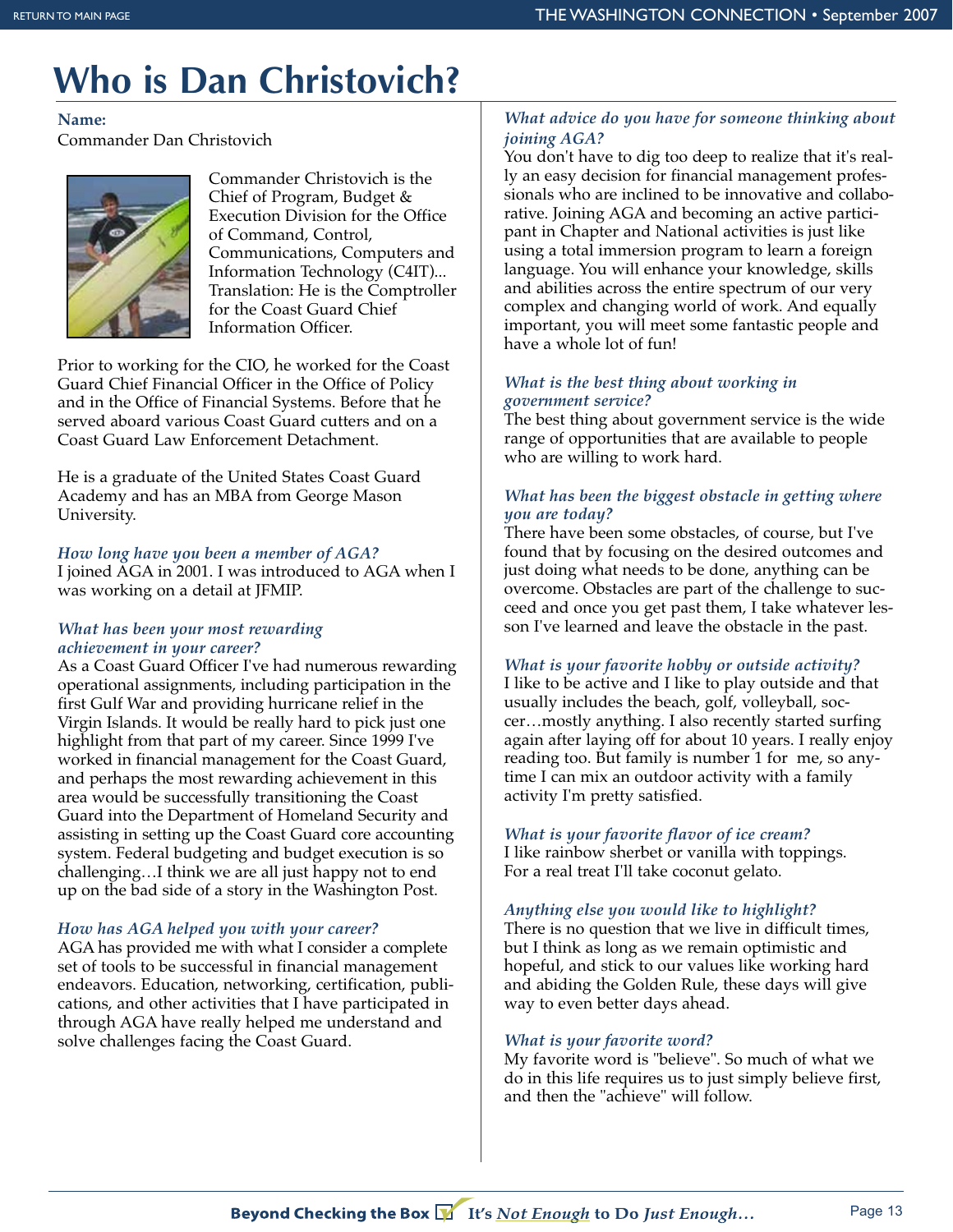## **Education**

### *"Listen In" Making the Transition to Management*

#### SEPTEMBER 20TH AUDIO CONFERENCE

This personal development audio conference focuses on making the transition from being an individual contributor to leader. Emphasis is placed on understanding the leadership role, and what tools and techniques new leaders need to succeed. For those new to supervision, this presentation will also provide insight and promote confidence for taking on this important role. Participants will gain knowledge in applying several techniques to enhance productivity and teamwork, and as a result, will be able to:

## **Community Service**

## *Giving Back SOME*

The AGA DC Chapter had a successful year of supporting SOME (So Others Might Eat). SOME, an interfaith, community-based organization, assists the poor and homeless of our nation's capital with food, clothing, health care, and other life sustaining services. http://www.some.org/ The AGA DC Chapter, along with the support of AGA National, donated \$600.00 to SOME last year. We collected \$300 from donations at our annual gala and we received \$300 in matching funds from AGA National. Fortunately, the AGA DC Chapter continues to be a strong supporter of the DC community, providing monthly opportunities for serving the local community. Look for the community service activities in the AGA DC Chapter calendar or contact Lloyd A. Farmer 703-516-9134 ext 11 or Tonya Allen Shaw 202-720-5026 to learn more.

## **Capital Area Food Bank**

Compete in the San Antonio chapter challenge to support the poor and homeless

- Understand the "Performance Skills" required to be a successful leader
- Apply a model for putting relationships on trac with your staff, boss and peers
- Understand how your new role significantly differs from that of individual contributor.

To share his expertise with over 25 years as an active practitioner in human resources and personal development trainer is Robert A. Carnegie, MBA, founder of R. Carnegie Associates, Inc. Bob has been a faculty member of the Government Audit Training Institute, Graduate School, USDA. Bob is also a member of the American Society for Training and Development, the New England Human Resources Association, the Society for Human Resource Management and the AGA Boston Chapter.

#### **Community Service Activities**  *2007-2008*

| September -       | <b>Baby Food Challenge</b>                                                                      |
|-------------------|-------------------------------------------------------------------------------------------------|
| October -         | Walk to D'feet ALS                                                                              |
| November-         | <b>Project Harvest</b>                                                                          |
| December -        | Toys-for-Tots                                                                                   |
| January -         | Make-A-Wish Foundation                                                                          |
| February -        | <b>Volunteer Income Tax Assistance</b><br>(VITA)                                                |
| March-            | <b>Dress for Success Suit Drive</b>                                                             |
| <b>April DC -</b> | <b>Habitat for Humanity (Partnering</b><br>with other metro chapters)                           |
| $May -$           | <b>Eyeglass Collection for Lions Club</b><br>& Cell Phone collection<br><b>Verizon Wireless</b> |
| June -            | So Others Might Eat                                                                             |
| July -            | Boy's and Girl's Club<br>(Baseball Outing)                                                      |
| August -          | TBD                                                                                             |

Beyond Checking the Box V It's Not Enough to Do Just Enough...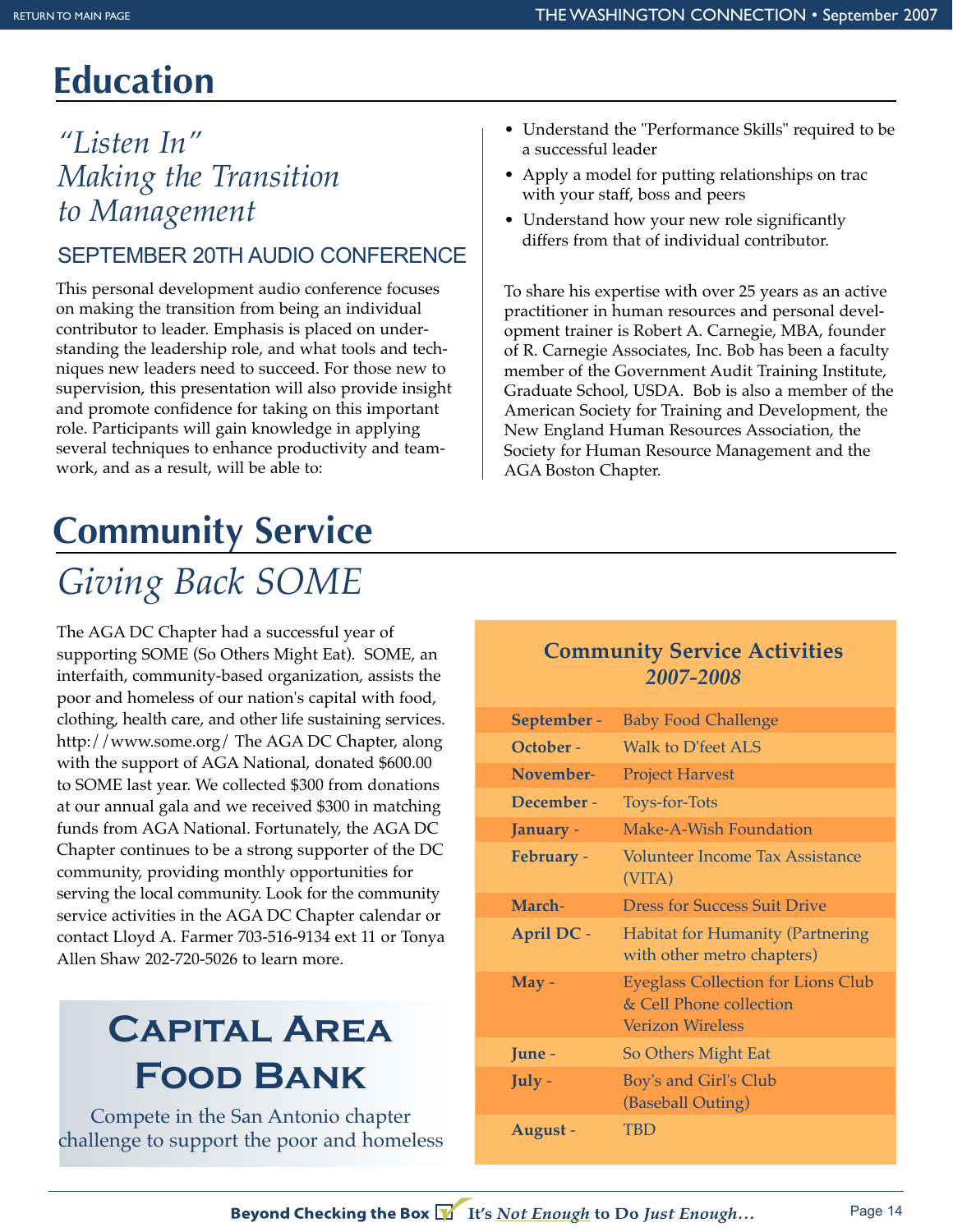





## **Want to Make a Difference?**

*Consider a Career in Government Financial Management*

Are you, or someone from your chapter planning to attend a career fair, or an event for college students? AGA now has an eye-catching brochure that offers information about government financial management careers and answers questions for aspiring government financial managers regarding the qualifications and skills needed to get started. It also includes a bookmark for students that directs them to the Tomorrow's Professionals website for more information. To order free copies of the brochure, please submit the collateral order form found in the Members Only section or contact Jessica Jones.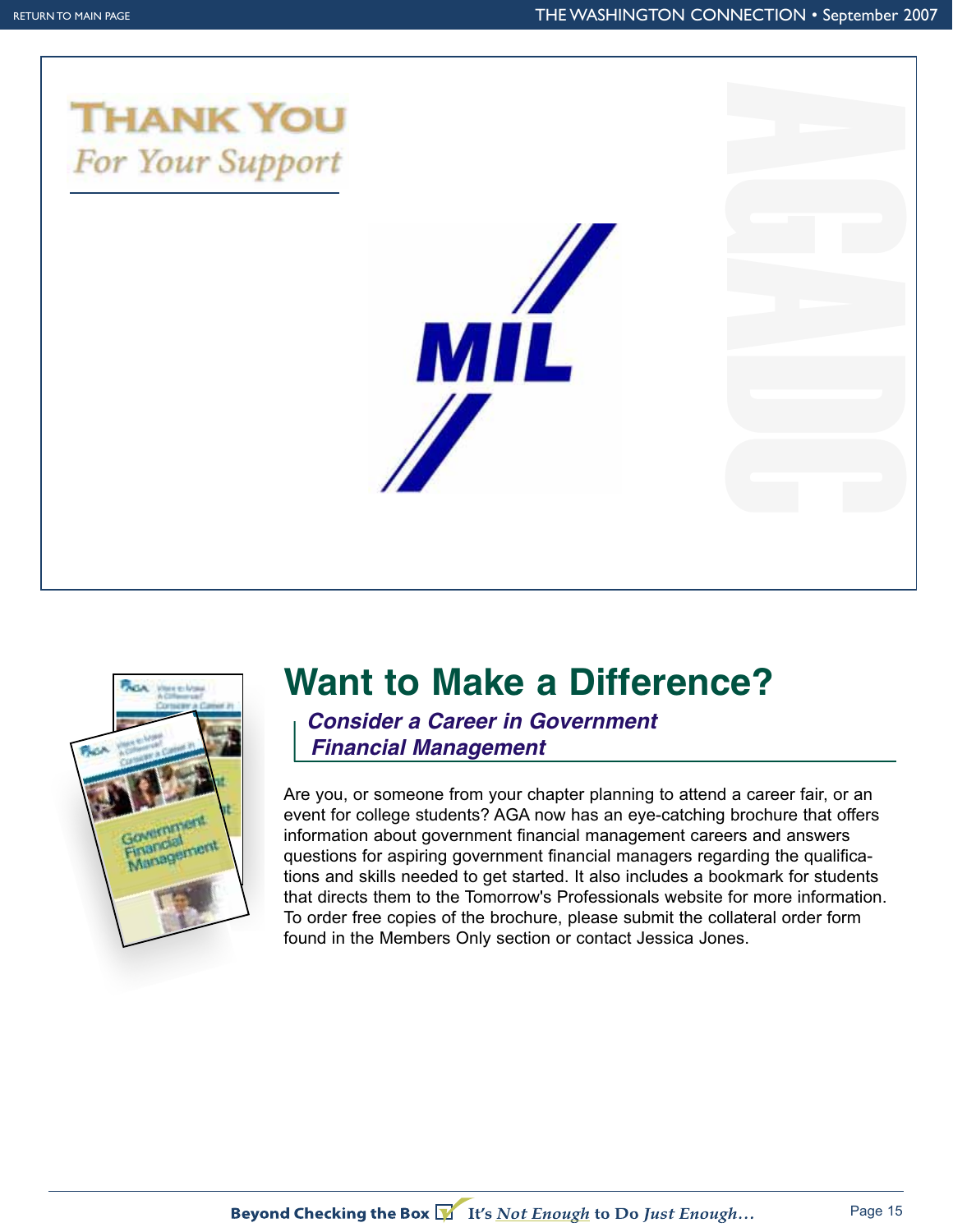## **Member Services**

Member Services looks forward to kicking off the new year of AGA DC Chapter activities with a repeat of our Zaytinya's Happy Hour. The event is tentatively scheduled for Wednesday, September 5 from 4-6pm. More details will follow in an email and will be posted on the website. Later in September AGA DC Chapter will once again be taking a boat cruise on the Potomac. This time we plan to visit Mount Vernon where we will tour the grounds and have lunch before we head back to Georgetown. A date has not yet been set for this event, but will be posted on the website when it is determined. We look forward to another fun and successful year of AGA DC Chapter events and we hope to see you all there!

## **"Put Me In Coach" I'm Ready to Play...**





The chapter is exploring the possibility of forming a coed softball team starting in Spring 2008, and is looking for members of any skill level who would like to play. Spring 2008 seems far in the future, but if the chapter does, indeed, want to form a team, it must assemble its roster, acquire equipment, and register in one of the local leagues in the coming months.

The team would probably play in the DC Parks and Recreation League against teams from both the public and private sectors. Games typically occur one night per work week (usually the same night every week), starting either at 6:00 or 7:00 and running approximately one hour. Games would most likely be played in West Potomac Park, next to the Lincoln Memorial, near the FDR Memorial. In order to qualify to play in the co-ed league, every team must have and play at least five women for each game.

The emphasis would be on having a good time - not winning at all costs. No prior softball experience is required. Speaking of cost, there would be a nominal cost to each player of joining the team. The team would provide the basic equipment (bats, balls, bases, etc.). Each player must bring their own glove. The chapter would likely cover a portion of both the league registration fees (annual) as well as the cost of jerseys, hats, hats (one-time), and will do whatever is possible to make involvement affordable for all.

At this point, we are simply gauging interest. If you would like to be involved, please contact Scott Bell at scott.bell@do.treas.gov.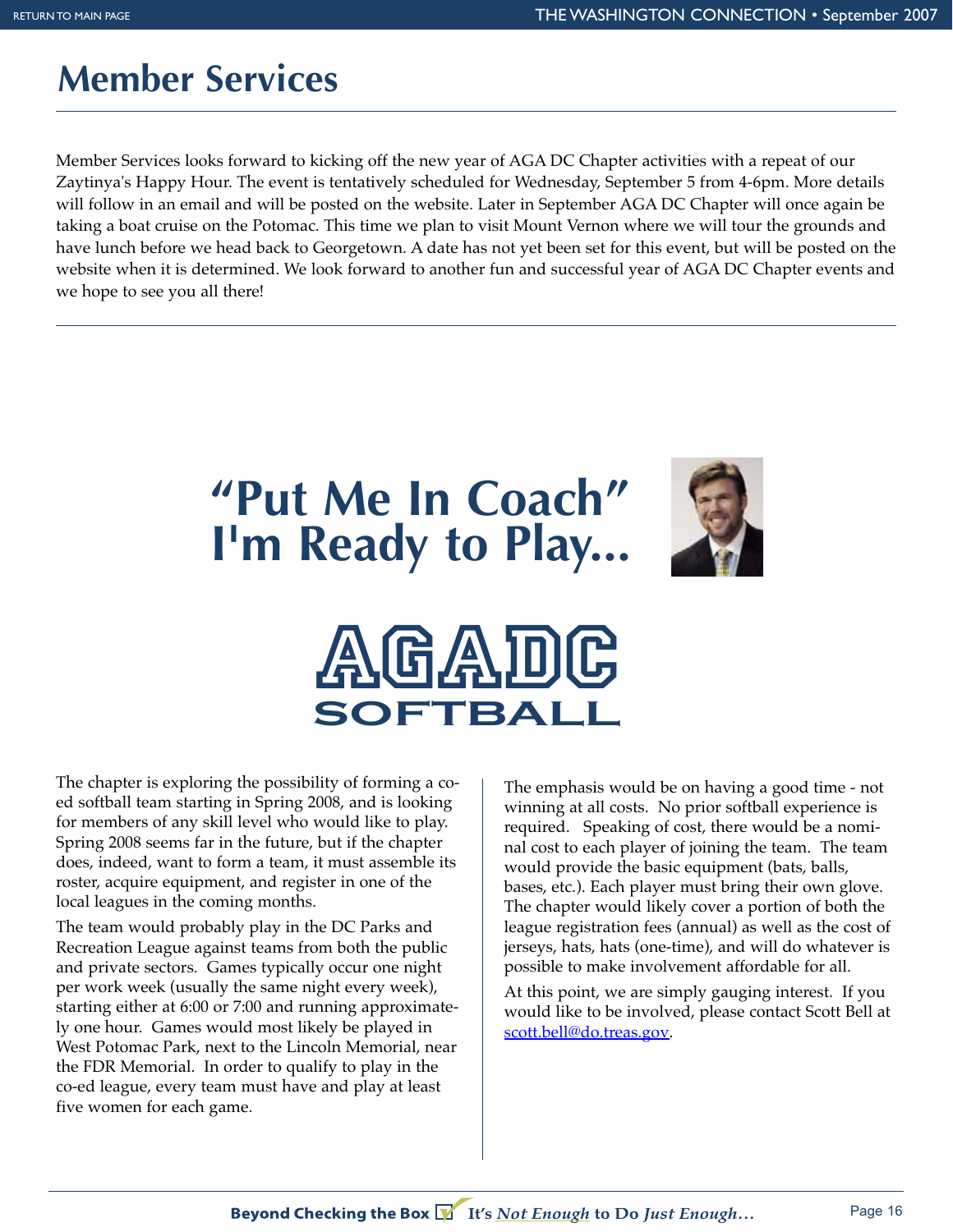## **Early Career Members**

### *Free Certified Government Financial Manager (CGFM) Training*

#### **by Doug Bennett, AGA-DC CGFM Coordinator and Audrey Duchesne, AGA-DC CGFM Assistant Coordinator**

AGA DC Chapter will once again provide this six-day comprehensive training program to Early Career members to help them prepare for and successfully complete the 3-part CGFM examination.

The program, offered AT NO COST to qualified enrollees, will address the three key components of the CGFM examination: (1) the governmental environment; (2) government accounting, financial reporting, and budgeting; and (3) government financial management and control. The program's four key eligibility criteria include:

- Membership in the DC, Northern Virginia or Montgomery/Prince George's County chapter of AGA (you can join now to meet this requirement);
- Preference given to those with 5 or fewer years of professional experience;
- Obtaining your supervisor's approval; and,
- Committing to take the 3-part CGFM examination within one year of the training.

This program provides a wonderful opportunity for our members, in the early stage of their careers, to dramatically increase their knowledge of government financial management, and prepare to acquire a critically important professional certification that will enhance their value to their organizations, and promote their long-term career aspirations.

Although a location and firm date for this training has not been established, we are planning for it in the late Fall and hope to offer it at a location in downtown DC. Please share this exciting opportunity with your coworkers.

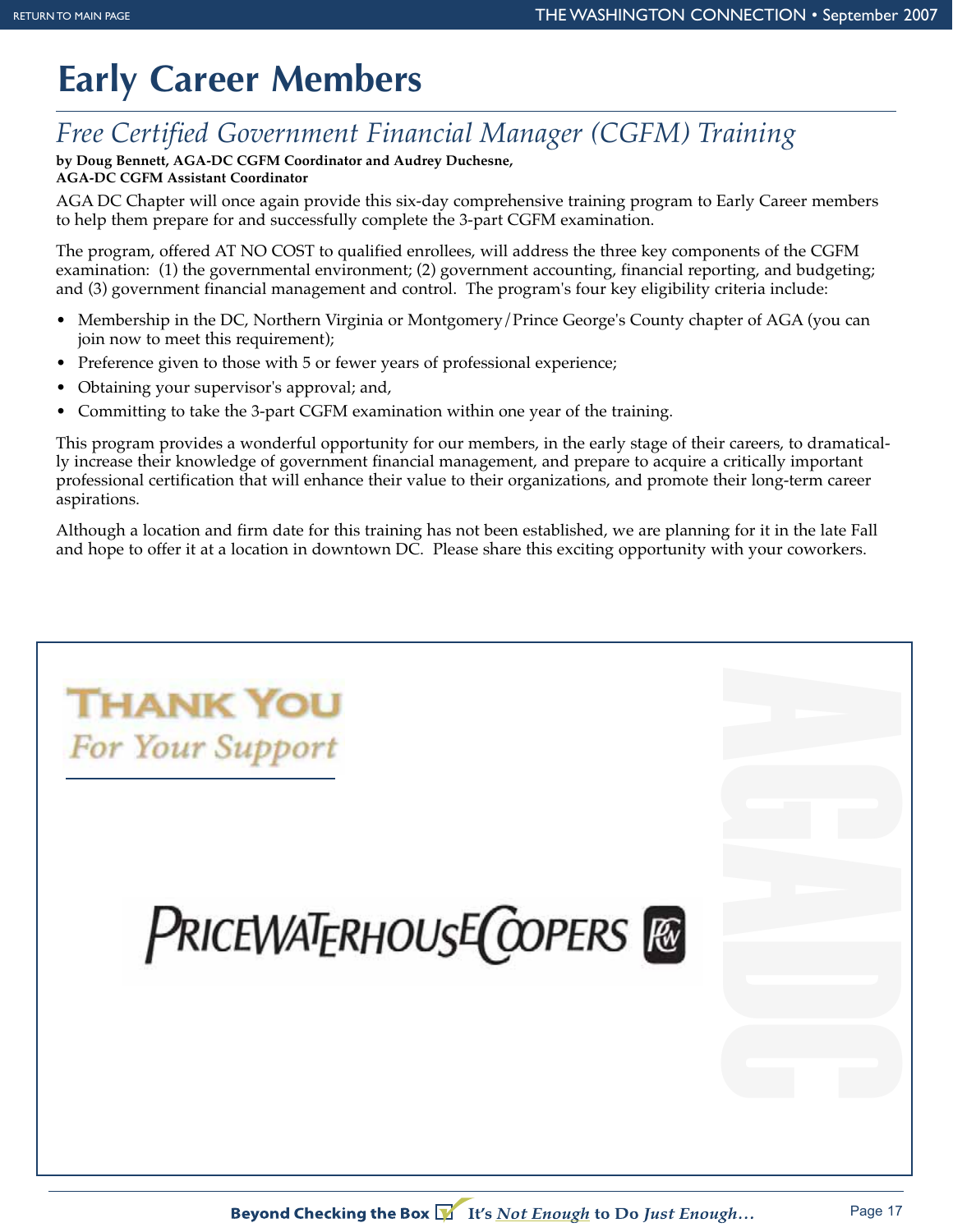## **September 2007 Calendar of Events**

| <b>SUNDAY</b>    | <b>MONDAY</b> | <b>TUESDAY</b> | <b>WEDNESDAY</b>                                                                          | <b>THURSDAY</b>                                                                                                         | <b>FRIDAY</b>  | <b>SATURDAY</b> |
|------------------|---------------|----------------|-------------------------------------------------------------------------------------------|-------------------------------------------------------------------------------------------------------------------------|----------------|-----------------|
|                  |               |                |                                                                                           |                                                                                                                         |                | $\mathbf{1}$    |
| $\mathbf{2}$     | 3             | $\overline{4}$ | 5<br>Zaytina on<br><b>Wednesday,</b><br>September 5th<br>from 4pm - 6pm<br>for Happy Hour | 6                                                                                                                       | $\overline{7}$ | 8               |
| $\boldsymbol{9}$ | $10$          | 11             | 12                                                                                        | 13                                                                                                                      | 14             | 15              |
| 16               | 17            | 18             | 19<br>Zola Lunch -<br>9/19 Danny<br><b>Werfel</b>                                         | 20<br>Audio<br>Conference<br>(AC) - 9/20 -<br>Making the<br>Transition to<br>Management:<br>What it takes<br>to succeed | 21             | 22              |
| 23               | 24            | 25             | 26                                                                                        | 27                                                                                                                      | 28             | 29              |
| 30               |               |                |                                                                                           |                                                                                                                         |                |                 |

\* Luncheon speakers will be confirmed and finalized in the next month. Topics will relate to financial management and PMA initiatives. The location is Zola's restaurant from 11:30 - 2:00 with one hour CPE.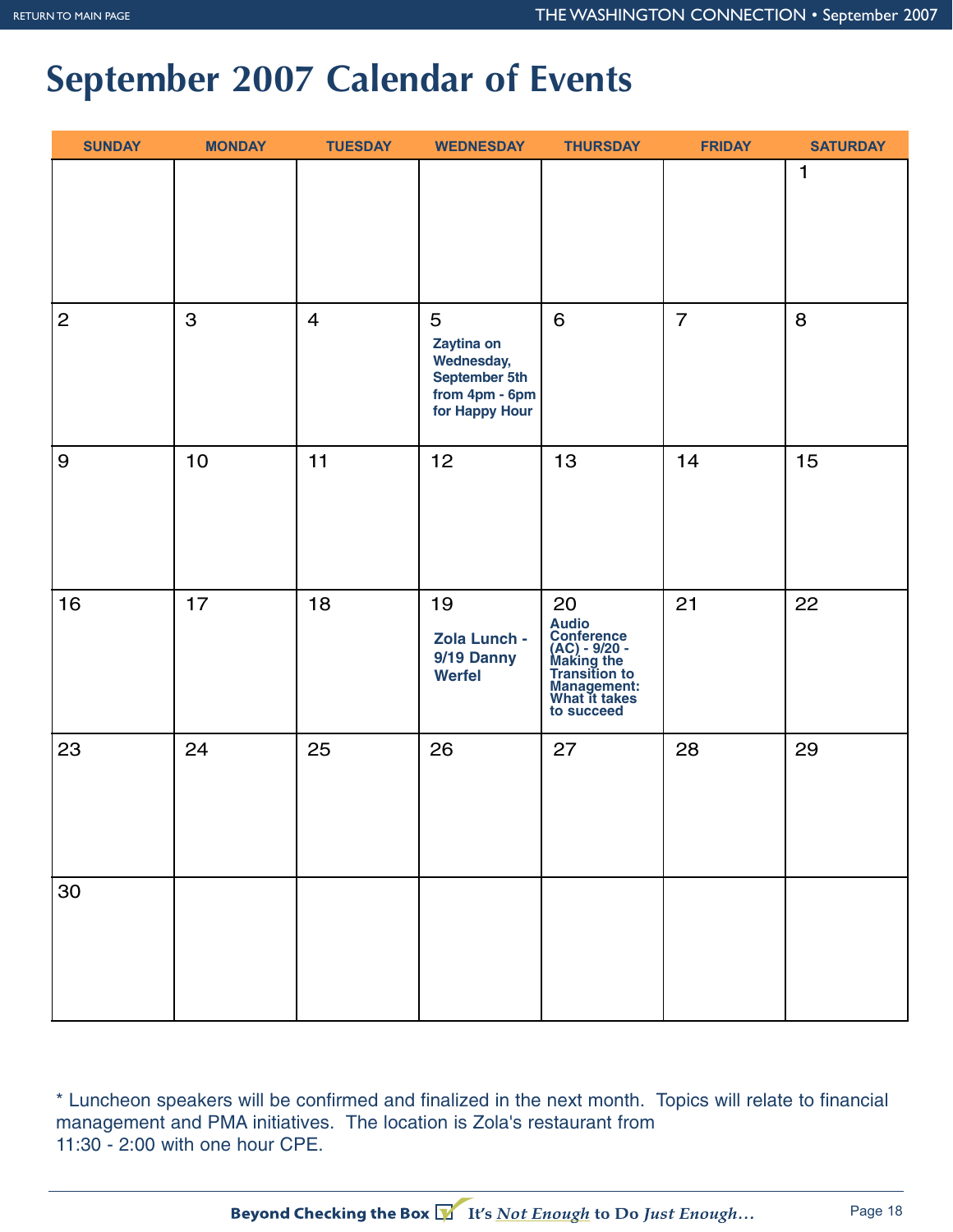## **Calendar of Events — 2007/2008 Program Year**

| <b>Month</b>     | Luncheons*                           | <b>Community</b><br><b>Service</b>                                                                | <b>Member</b><br><b>Service</b>                                                 | <b>Education</b>                                                                                                          | <b>Early</b><br><b>Careers</b> | <b>Membership</b>                                     | <b>Annual Spring<br/>Conference</b>                                             |
|------------------|--------------------------------------|---------------------------------------------------------------------------------------------------|---------------------------------------------------------------------------------|---------------------------------------------------------------------------------------------------------------------------|--------------------------------|-------------------------------------------------------|---------------------------------------------------------------------------------|
| <b>September</b> | Zola Lunch -<br>9/19 Danny<br>Werfel | <b>Baby Food</b><br>Challenge                                                                     | Zaytina on<br>Wednesday,<br>September 5th<br>from $4pm - 6pm$<br>for Happy Hour | Audio<br>Conference (AC)<br>- 9/20 - Making<br>the Transition to<br>Management:<br>What it takes<br>to succeed            |                                |                                                       |                                                                                 |
| <b>October</b>   | Zola Lunch -<br>10/17                | Walk to D'feet<br><b>ALS</b>                                                                      |                                                                                 |                                                                                                                           |                                | Membership<br>Luncheon -<br>date/time/<br>place - TBD |                                                                                 |
| <b>November</b>  |                                      | Project<br>Harvest                                                                                |                                                                                 |                                                                                                                           |                                |                                                       |                                                                                 |
| <b>December</b>  | Zola Lunch -<br>12/5                 | Toys-for-Tots                                                                                     |                                                                                 | AC - 12/12 -<br>AC - 12/12<br>Anatomy of<br>Fraud: Case<br>Examples of<br>Greed,Collusion,<br>and Override<br>of Controls |                                |                                                       |                                                                                 |
| <b>January</b>   |                                      | Make-A-Wish<br>Foundation                                                                         |                                                                                 |                                                                                                                           |                                |                                                       |                                                                                 |
| <b>February</b>  |                                      | Volunteer<br><b>Income Tax</b><br>Assistance<br>(VITA)                                            |                                                                                 | AC - 2/6 -<br><b>Internal Controls</b>                                                                                    |                                |                                                       |                                                                                 |
| <b>March</b>     |                                      | Dress for<br><b>Success Suit</b><br><b>Drive</b>                                                  |                                                                                 |                                                                                                                           |                                |                                                       |                                                                                 |
| <b>April</b>     |                                      | Habitat for<br>Humanity                                                                           |                                                                                 |                                                                                                                           |                                |                                                       |                                                                                 |
| <b>May</b>       |                                      | Eyeglass<br>Collection for<br>Lions Club &<br><b>Cell Phone</b><br>collection<br>Verizon Wireless |                                                                                 |                                                                                                                           |                                |                                                       | Spring<br>Conference<br>May 7 and 8,<br>2008 - Ronald<br><b>Reagan Building</b> |
| June             |                                      | So Others<br><b>Might Eat</b>                                                                     |                                                                                 |                                                                                                                           |                                |                                                       |                                                                                 |
| July             |                                      | Boy's and<br>Girl's Club<br>(Baseball<br>Outing)                                                  |                                                                                 |                                                                                                                           |                                |                                                       |                                                                                 |